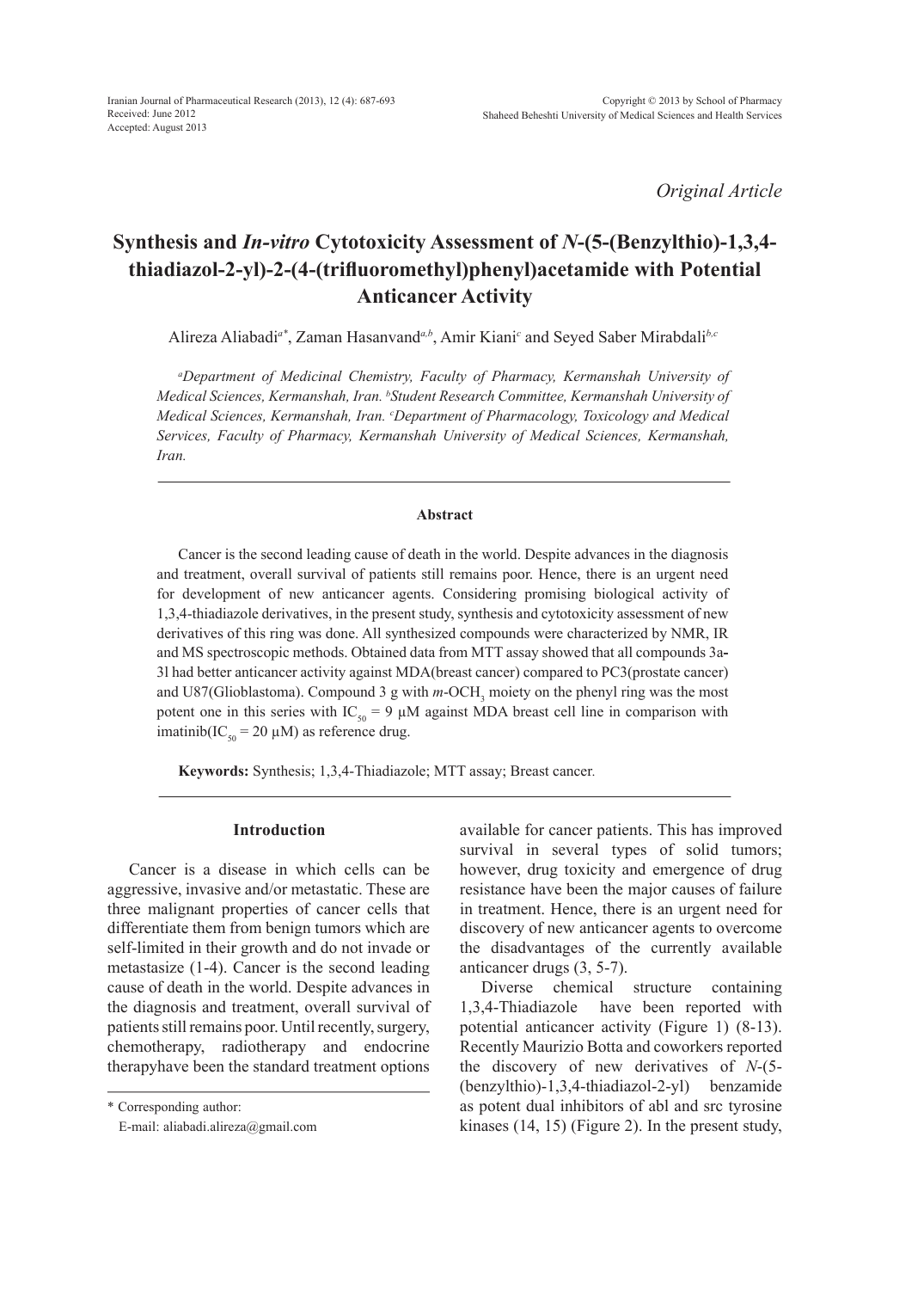

**Figure 1.** Structures of some 1,3,4-thiadiazole-based compounds with anticancer activity.

we synthesized a new series of these derivatives and evaluated their preliminary anticancer activity *in-vitro* against three cancer cell lines.

## **Results and Discussion**

According to Table 1, all synthesized compounds 3a-3l were evaluated against three cancer cell lines. Overall, the best anticancer activity were observed against MDA breast

cancer cell line compared to other cell lines (PC3 and U87). Substitution of various moieties such as F, Cl, nitro and methoxy were done at different positions of the phenyl ring to study the electronic effects of the related substituents. Fluorine substitution showed the best anticancer properties against MDA cell line at position 3(*meta*) of the phenyl ring (compound 3b) with  $IC_{50} = 35 \mu M$ . Comparison of cytotoxic effects of fluorinated derivatives in all cell lines

Table 1. Cytotoxicity results (IC<sub>50</sub>,  $\mu$ M) of compounds 3a-3l against cancerous cell lines, PC3 (Prostate cancer), U87(Glioblastoma) and MDA(Breast cancer).

|                | $F_3C$                   | $\circ$<br>ő    | Ŕ              |               |
|----------------|--------------------------|-----------------|----------------|---------------|
| Compounds      | $\mathbf R$              | PC <sub>3</sub> | U87            | <b>MDA</b>    |
| 3a             | $2-F$                    | 250<            | $75 \pm 1.2$   | 250<          |
| 3 <sub>b</sub> | $3-F$                    | 250<            | 250<           | 35±0.97       |
| 3c             | $4-F$                    | $55 \pm 0.5$    | $80 \pm 1.34$  | $55 \pm 1.15$ |
| 3d             | $2-C1$                   | 250<            | $104 \pm 2.13$ | $66 \pm 1.63$ |
| 3e             | $3-Cl$                   | $110 \pm 2.42$  | 250<           | $78 \pm 3.03$ |
| 3f             | $4-Cl$                   | $43 \pm 2.06$   | 250<           | $40 \pm 1.41$ |
| 3g             | $3-OCH3$                 | $130 \pm 2.12$  | $85 \pm 1.8$   | $9 \pm 0.51$  |
| 3h             | $4-OCH3$                 | 250<            | 250<           | 250<          |
| 3i             | $2-NO$                   | $92 \pm 3.91$   | $45 \pm 0.56$  | $45 \pm 2.03$ |
| 3j             | $3-NO$ ,                 | $35 \pm 2.56$   | 250<           | $50 \pm 3.43$ |
| 3k             | $4-NO$ ,                 | $130 \pm 3.78$  | $71 + 4.01$    | $52 \pm 2.12$ |
| 31             | H                        | $200 \pm 1.4$   | 250<           | 250<          |
| Imatinib       | $\overline{\phantom{a}}$ | $16 \pm 1.25$   | $18 + 2.1$     | $20 \pm 0.4$  |

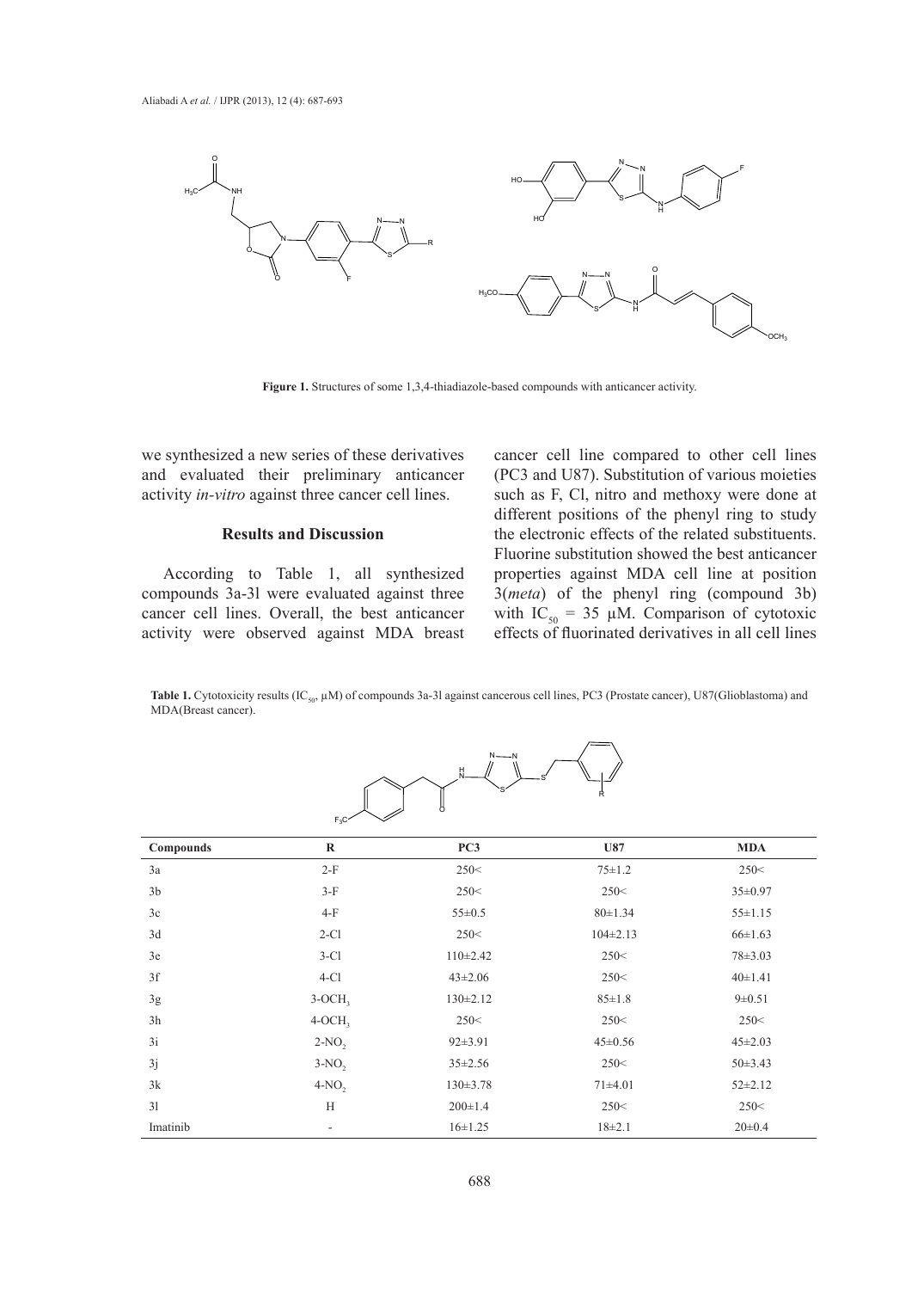

**Figure 2.** Total structure of 5-amino-1,3,4-thiadiazole-2-thiol derivatives as anticancer agents.

exhibited that *para* position is the best position for rendering of the optimal activity(compound 3c). Chlorinated derivatives demonstrated better cytotoxic activity at position *para* (compound 3f) compared to other positions of the phenyl ring. Compound 3f rendered more cytotoxic activity toward PC3 and MDA cell lines. Investigation of the role of methoxy group at positions *meta*  and *para* caused a high cytotoxic effects for compound 3g with *m*-methoxy substituent in all cell lines. This compound showed higher activity with IC<sub>50</sub> = 9  $\mu$ M compared to imatinib  $(IC_{50} = 20 \mu M)$  in MDA breast cancer cell line. Substitution of nitro group at position 2 of the phenyl ring led to an acceptable cytotoxicity against U87 and MDA cell lines rather than PC3 cell line. Nitro moiety rendered the best anticancer activity at position 3(*meta*) against PC3 cell line. Insertion of the phenyl ring without any moiety resulted in implausible effects in all cell lines.

## **Experimental**

## *Chemistry*

All chemical compounds were purchased from commercial suppliers of Merck and Aldrich companies. The purity of the prepared compounds was proved by thin layer chromatography (TLC) using various solvents of different polarities. Merck silica gel 60  $F_{254}$  plates were applied for analytical TLC. Column chromatography was performed on Merck silica gel (70-230 mesh) for purification obtained compounds. <sup>1</sup> H-NMR spectra were recorded using a Brucker 200 MHz spectrometer, and chemical shifts were expressed as  $\delta$  (ppm) with tetramethylsilane (TMS) as internal standard. The IR spectra were obtained on a Shimadzu 470 spectrophotometer (potassium bromide disks). Melting points were determined using electrothermal melting point analyzer apparatus and were uncorrected. The mass spectra were run on a Finigan TSQ-70 spectrometer (Finigan, USA) at 70 eV. All cell lines were purchased from the Pasteur Institute of Iran.

According to the Figure 3, 5-amino-1,3,4-thiadiazole-2-thiol (1) was treated with 4-trifluoromethylphenylacetic acid for direct coupling of acid with amine. The reaction was carried out in the presence of EDC and hydroxybenzotriazole (HOBt) in acetonitrile as solvent. The termination of reaction was proved by thin layer chromatography (TLC). After completion, the solvent was evaporated using rotary evaporator apparatus and ethyl acetate



**Figure 3.** Synthetic procedure of compounds 3a-31, Reagents and conditions i) 4-Trifluoromethylphenylacetic acid, EDC, HOBt, CH<sub>3</sub>CN, rt, 24 h, ii) Benzyl chloride derivatives, KOH, EtOH, reflux, 24 h.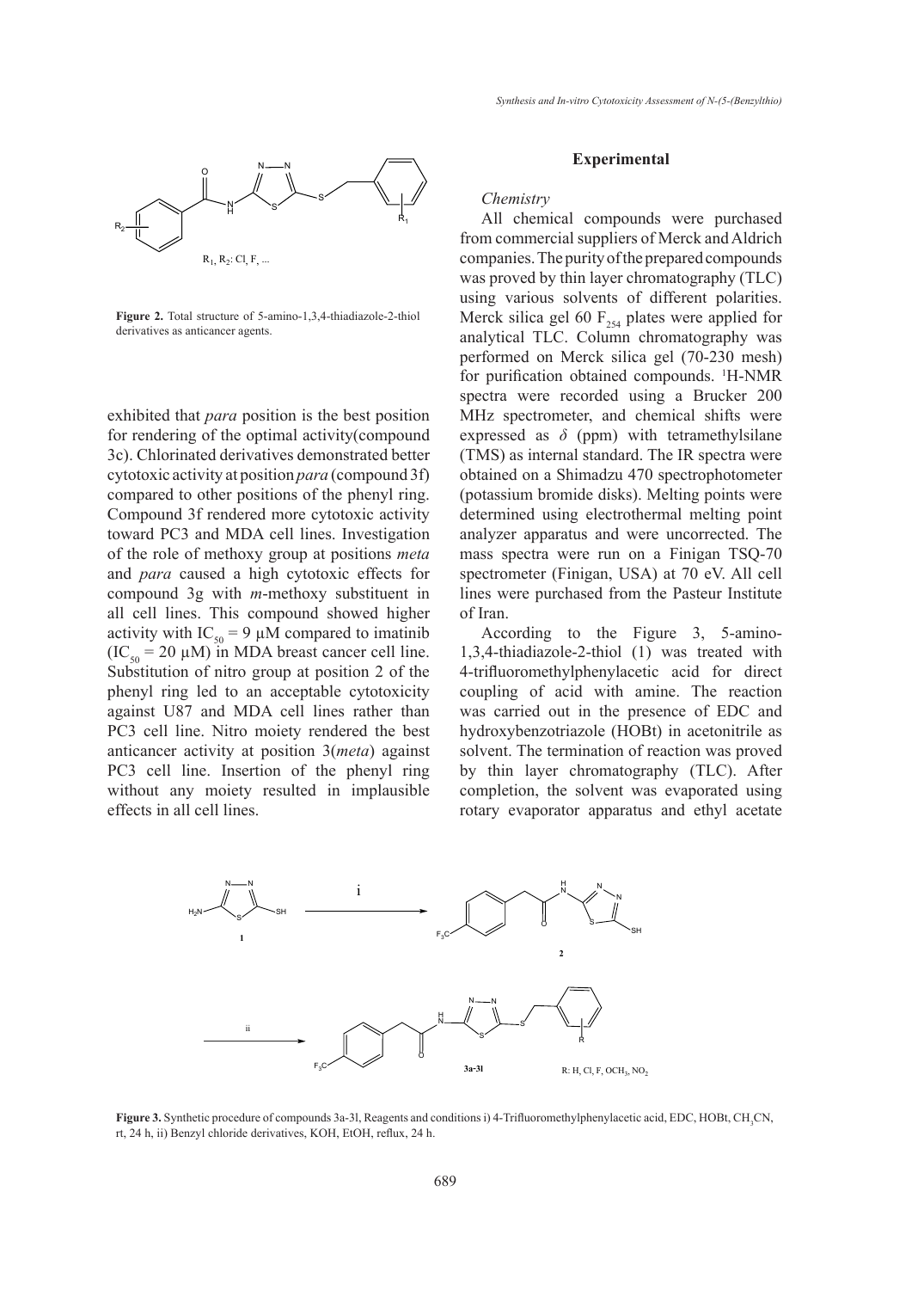and water were added. The aqueous phase was removed and the organic phase was washed two times by sodium bicarbonate 5%, diluted sulfuric acid and brine (16-19). Anhydrous sodium sulfate was added for drying and filtration was done. Ethyl acetate was removed under reduced pressure and a yellow powder was obtained. The obtained product was used after crystallization from ethanol for the next step. Various benzyl chloride derivatives were reacted with compound 2 for obtaining the final appropriate products  $(3a-3l)$ . The <sup>1</sup>H NMR, IR and MS spectra were used to confirm the synthesized compounds.

## *Synthesis of N-(5-Mercapto-1,3,4-thiadiazol-2-yl)-2-(4-(trifluoromethyl)phenyl)acetamide (2)*

In a flask, equimolar amounts of 4-trifluoromethylphenylacetic acid, EDC and HOBtin acetonitrile solvent were stirred for 30 min and then equimolar quantity of 5-amino-1,3,4-thiadiazole-2-thiol was added. The stirring condition was continued for 24 h. The end point of the reaction was determined by thin layer chromatography(TLC). Acetonitrile was removed under reduced pressure and ethyl acetate/water was added. The aqueous layer was removed and organic layer was washed two times by sodium bicarbonate 5%, diluted sulfuric acid and brine. Anhydrous sodium sulfate was added for drying and then filtered. The ethyl acetate was evaporated using rotary evaporator apparatus. The obtained yellowish solid was washed by dry ether and used for the next step.

mp. 171°C, Yield:  $65\%, C_{11}H_{8}F_{3}N_{3}OS_{2}$ , MW: 319 g/mol,<sup>1</sup>H NMR (DMSO-d<sub>6</sub>, 200 MHz) *δ*: 3.76 (s, 2H, -CH<sub>2</sub>CO-), 3.95 (s, 1H, -SH), 7.58 (m, 2H, *J* = 8Hz), 8.19 (m, 2H, *J* = 8Hz, 4-trifluoromethylphenyl), 12.76 (brs, 1H, NH). IR (KBr, cm-1) ῡ: 3265, 1697, 1580, 1519, 1321, 1155, 1103, 1064, 821, 705.MS(m/z, %): M<sup>+</sup>+2: 322(10), M<sup>+</sup>: 320(10), 279(45), 276(35), 167(80), 159(95), 149(100), 133(15), 109(15), 71(15), 57(20).

*General procedure for synthesis of compounds 3a-3l*

Equimolar quantities of appropriate benzyl chloride derivative was treated with 2-(4-fluorophenyl)-*N*-(5-mercapto-1,3,4 thiadiazol-2-yl)acetamide (2). Equimolar amount of potassium hydroxide in absolute ethanol was added to convert the thiol moiety to the thiolate anion. Then, the related benzyl chloride derivative was added to the reaction medium and reflux condition was performed for 24 h. Crushed ice was added and the precipitate filtered, washed by cool water and purified by appropriate procedures such as crystallization or column chromatography (EtOAC/Petroleum ether: 3/2).

*N-(5-(2-Fluorobenzylthio)-1,3,4-thiadiazol-2 yl)-2-(4-(trifluoromethyl)phenyl)acetamide (3a)*

mp. 201 °C, Yield:  $42\%, C_{18}H_{13}F_4N_3OS_2$ , MW: 427 g/mol, <sup>1</sup>H NMR (DMSO-d<sub>6</sub>, 200 MHz)  $\delta$ : 4.00 (s, 2H, -CH<sub>2</sub>CO-), 4.53 (s, 2H, -CH<sub>2</sub>S-), 7.16-7.54 (m, 2-fluorobenzyl), 7.59 (d, 2H, *J* = 8 Hz, 4-trifluoromethylphenyl), 7.76 (d, 2H, *J* = 8 Hz, 4-trifluoromethylphenyl), 13.00 (s, NH). IR(KBr, cm-1) ῡ: 3158, 3050, 2898, 1690, 1560, 1493, 1456, 1421, 1402, 1337, 1301, 1236, 1168, 1117, 1071, 1019, 972, 844, 757, 693, 655. MS(m/z, %): M+ : 427(95), 377(60), 325(35), 297(30), 236(25), 236(15), 159(75), 109(100).

## *N-(5-(3-Fluorobenzylthio)-1,3,4-thiadiazol-2 yl)-2-(4-(trifluoromethyl)phenyl)acetamide (3b)*

mp. 190 °C, Yield:  $58\%, C_{18}H_{13}F_4N_3OS_2$ , MW: 427 g/mol, <sup>1</sup>H NMR (DMSO-d<sub>6</sub>, 200 MHz)  $\delta$ : 3.93 (s, 2H, -CH<sub>2</sub>CO-), 4.53 (s, 2H, -CH<sub>2</sub>S-), 7.01-7.47 (m, 3-fluorobenzyl), 7.58 (d, 2H, *J*  $= 8$  Hz, 4-trifluoromethylphenyl), 7.75 (d, 2H,  $J = 8$  Hz, 4-trifluoromethylphenyl), 12.98 (s, NH).IR(KBr, cm<sup>-1</sup>)  $\overline{v}$ : 3448, 3156, 2916, 1699, 1562, 1488, 1358, 1326, 1172, 1110, 1068, 837. MS(m/z, %): M+ : 427(85), 377(80), 325(40), 297(25), 236(20), 159(70), 109(100).

*N-(5-(4-Fluorobenzylthio)-1,3,4-thiadiazol-2 yl)-2-(4-(trifluoromethyl)phenyl)acetamide (3c)*

mp. 166 °C, Yield:  $40\%, C_{18}H_{13}F_4N_3OS_2$ , MW: 427 g/mol,<sup>1</sup>H NMR (DMSO-d<sub>6</sub>, 200 MHz) *δ*: 3.99 (s, 2H, -CH<sub>2</sub>CO-), 4.51 (s, 2H,  $- S\text{-CH}_2$ -), 7.24 (t, 2H, 4-fluorobenzyl), 7.48 (t, 2H, 4-fluorobenzyl), 7.58 (d, 2H, *J* = 8 Hz, 4-trifluoromethylphenyl), 7.75 (d, 2H, *J* = 8 Hz, 4-trifluoromethylphenyl), 12.97 (s, NH). IR(KBr, cm-1) ῡ: 3370, 3030, 2920, 2829, 1701, 1558, 1508, 1323, 1219, 1160, 1109, 1060, 835. MS(m/z, %): M+ : 427(90), 377(75), 325(40), 297(30), 236(25), 159(75), 109(100).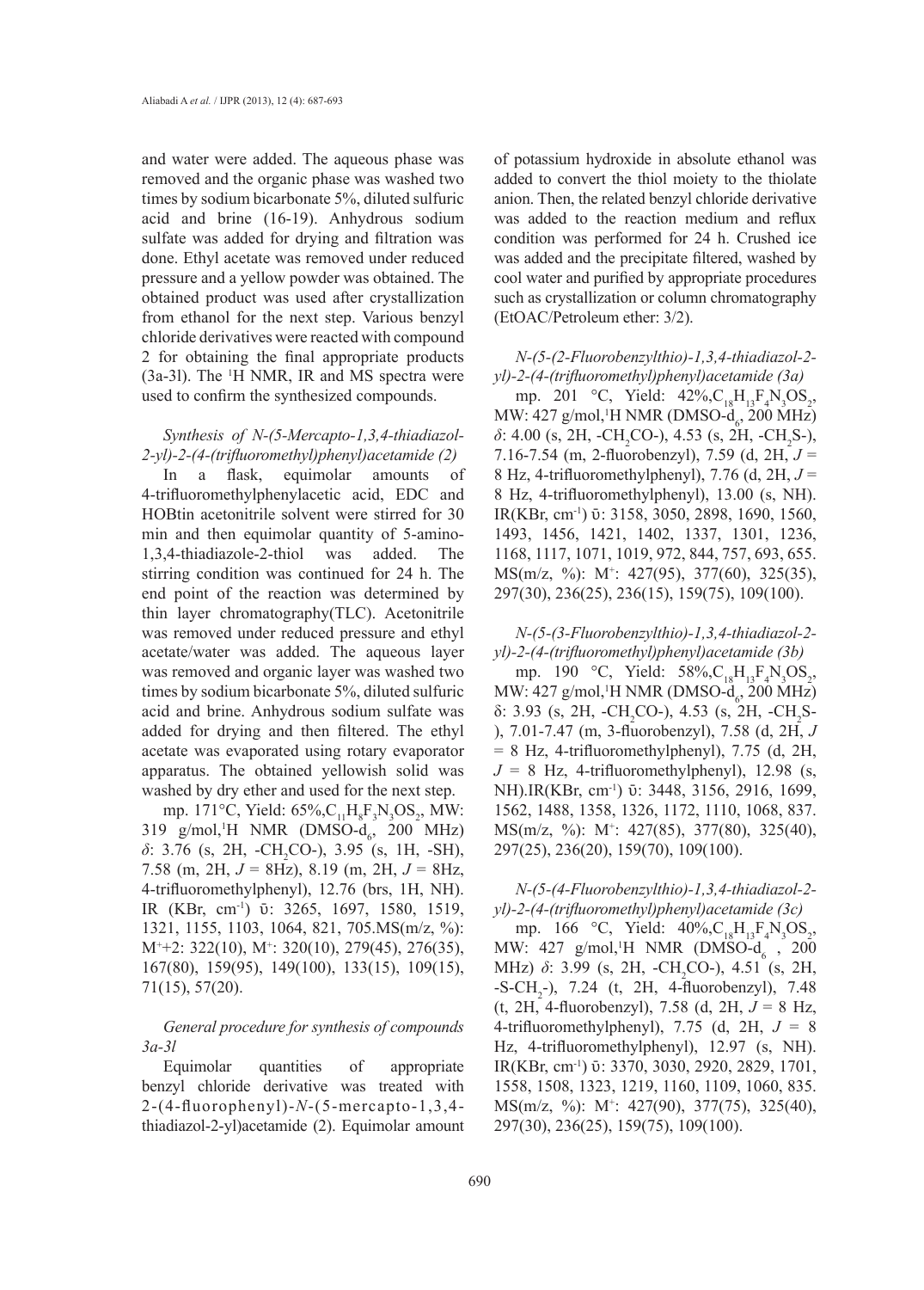*N-(5-(2-Chlorobenzylthio)-1,3,4-thiadiazol-2 yl)-2-(4-(trifluoromethyl)phenyl)acetamide (3d)*

mp. 208 °C, Yield:  $54\%, C_{18}H_{13}CIF_3N_3OS_2$ , MW: 443 g/mol,<sup>1</sup>H NMR (DMSO-d<sub>6</sub>, 200 MHz) *δ*: 4.00 (s, 2H, -CH<sub>2</sub>CO-), 4.59 (s, 2H,  $-CH_2S$ -), 7.35 (m, 2-chlorophenyl), 7.48 (d, 2H, *J* = 12 Hz, 4-trifluoromethylphenyl), 7.55 (m, 2-chlorophenyl), 7.97(d, 2H, *J* = 12 Hz, 4-trifluoromethylphenyl), 13.00 (s, NH). IR(KBr, cm-1) ῡ: 3447, 3165, 2922, 1700, 1570, 1445, 1326, 1171, 1109, 1067, 868, 759.MS(*m/z*, %): M+ :443(10), 410(55), 409(85), 159(40), 127(50), 125(100), 109(10), 89(10).

*N-(5-(3-Chlorobenzylthio)-1,3,4-thiadiazol-2 yl)-2-(4-(trifluoromethyl)phenyl)acetamide (3e)*

mp. 198 °C, Yield:  $57\%, C_{18}H_{13}CIF_3N_3OS_2$ , MW: 443 g/mol,<sup>1</sup>H NMR (DMSO-d<sub>6</sub>, 200 MHz) *δ*: 4.00 (s, 2H, -CH<sub>2</sub>CO-), 4.59 (s, 2H,  $-$ S $-$ CH<sub>2</sub> $-$ ), 7.33 $-$ 7.40 (m, 3 $-$ chlorobenzyl), 7.43 (d,  $2H, J = 8$  Hz, 4-trifluoromethylphenyl), 7.56 (m, 3-chlorobenzyl), 7.75 (d, 2H, *J* = 8 Hz, 4-trifluoromethylphenyl), 13.00 (s, NH).IR(KBr, cm<sup>-1</sup>)  $\overline{0}$ : 3427, 3165, 2914, 2730, 1700, 1569, 1446, 1356, 1326, 1301, 1170, 1112, 1066, 868, 839, 759.MS(*m/z*, %): M+ :443(15), 410(60), 409(65), 282(10), 159(55), 127(35), 125(100), 89(10).

*N-(5-(4-Chlorobenzylthio)-1,3,4-thiadiazol-2 yl)-2-(4-(trifluoromethyl)phenyl)acetamide (3f)*

mp. 198 °C, Yield:  $34\%, C_{18}H_{13}CIF_3N_3OS_2$ , MW: 443 g/mol, <sup>1</sup>H NMR (DMSO-d<sub>6</sub>, 200 MHz) *δ*: 3.99 (s, 2H, -CH<sub>2</sub>CO-), 4.52 (s, 2H, -S-CH<sub>2</sub>-), 7.38-7.48 (m, 4-chlorobenzyl), 7.58 (d, 2H, *J* = 8 Hz, 4-trifluoromethylphenyl), 7.78 (d, 2H, *J* = 8 Hz, 4-trifluoromethylphenyl), 12.97 (s, NH). IR(KBr, cm-1) ῡ: 3440, 3130, 3040, 2877, 1690, 1556, 1334, 1163, 1118, 1068, 1020, 846, 745, 702.MS( $m/z$ , %): M<sup>+</sup>+1: 444(10), M<sup>+</sup>:443(10), 410(60), 409(80), 282(12), 178(12), 159(40), 127(50), 125(100), 109(10), 89(10).

*N-(5-(3-Methoxybenzylthio)-1,3,4 thiadiazol-2-yl)-2-(4-(trifluoromethyl)phenyl) acetamide (3g)*

mp. 160 °C, Yield:  $32\%, C_{19}H_{16}F_3N_3O_2S_2$ , MW: 439 g/mol,<sup>1</sup>H NMR (DMSO-d<sub>6</sub>, 200 MHz) *δ*:<sup>1</sup>H NMR (DMSO-d<sub>6</sub>, 200 MHz) δ: 3.80  $(s, 3H, -OCH<sub>3</sub>), 3.99 (s, 2H, -CH<sub>2</sub>CO-), 4.48 (s,$ 

 $2H$ ,  $-S-CH_2-$ ),7.06(m, 3H, 3-methoxybenzyl), 7.32(m, 1H, 3-methoxybenzyl), 7.58(d, 2H, *J* = 8 Hz, 4-trifluoromethylphenyl), 7.75 (d, 2H, *J* = 8 Hz, 4-trifluoromethylphenyl), 12.97 (s, NH). IR(KBr, cm-1) ῡ:3167, 3038,2946, 1735, 1702, 1607, 1577, 1488, 1438, 1358, 1325, 1302, 1271, 1158, 1113, 1068, 839, 777, 736.MS(*m/z*, %): M+ : 439(40), 159(75), 122(45), 121(100), 109(35).

*N-(5-(4-Methoxybenzylthio)-1,3,4-thiadiazol-2-yl)-2-(4-(trifluoromethyl)phenyl)acetamide (3h)*

mp. 219 °C, Yield:  $36\%, C_{19}H_{16}F_3N_3O_2S_2$ , MW: 439 g/mol,<sup>1</sup>H NMR (DMSO-d<sub>6</sub>, 200 MHz) *δ*: 3.76 (s, 3H, -OCH<sub>3</sub>), 3.99 (s, 2H,  $-CH_2CO$ -), 4.46 (s, 2H,  $-S-CH_2$ -), 6.92 (d, 2H, *J* = 8 Hz, 4-methoxybenzyl), 7.35 (d, 2H, *J* = 8 Hz, 4-methoxybenzyl), 7.58 (d, 2H, *J* = 8 Hz, 4-trifluoromethylphenyl), 7.75 (d, 2H, *J* = 8 Hz, 4-trifluoromethylphenyl), 12.96 (s, NH).IR(KBr, cm-1) ῡ: 3265, 3045, 2870, 1691, 1554, 1510, 1400, 1332, 1298, 1170, 1122, 1107, 1066, 827. MS(*m/z*, %): M<sup>+</sup>+2: 441(15), M<sup>+</sup>+1: 440(20), M<sup>+</sup>: 439(25), 159(60), 122(45), 121(100), 109(30).

*N-(5-(2-Nitrobenzylthio)-1,3,4-thiadiazol-2 yl)-2-(4-(trifluoromethyl)phenyl)acetamide (3i)*

mp. 146 °C, Yield:  $35\%, C_{18}H_{13}F_3N_4O_3S_2$ , MW: 454 g/mol, <sup>1</sup>H NMR (DMSO-d<sub>6</sub>, 200 MHz) *δ*: 4.00 (s, 2H, -CH<sub>2</sub>CO-), 4.79 (s, 2H, -CH<sub>2</sub>S-), 7.49 (m, aromatic), 8.11 (m, aromatic), 8.21 (m, aromatic), 13.00 (s, NH). IR(KBr, cm-1) ῡ: 3447, 3165, 2923, 1698, 1612, 1573, 1527, 1443, 1335, 1168, 1106, 1066, 830, 827, 702. MS(*m/z*,%): M+ : 454(15), 270(35), 242(65), 225(15), 195(100), 179(65), 165(85), 136(70), 106(45), 90(50), 78(35).

*N-(5-(3-Nitrobenzylthio)-1,3,4-thiadiazol-2 yl)-2-(4-(trifluoromethyl)phenyl)acetamide (3j)*

mp. 132 °C, Yield:  $45\%, C_{18}H_{13}F_3N_4O_3S_2$ , MW: 454 g/mol, <sup>1</sup>H NMR (DMSO-d<sub>6</sub>, 200 MHz) *δ*: 3.84 (s, 2H, -CH<sub>2</sub>CO-), 4.51 (s, 2H, -CH<sub>2</sub>S-), 7.71(m, 5H, aromatic), 8.16(m, 3H, aromatic), 13(brs, NH).IR(KBr, cm-1) ῡ: 3318, 3154, 2850, 1692, 1629, 1562, 1527, 1508, 1487, 1348, 1329, 1163, 1117, 1073, 810, 747.MS(*m/z*,%): M<sup>+</sup>+1: 455(7), M<sup>+</sup>: 454(15), 270(30), 242(75), 195(100), 179(70), 165(90), 136(60), 106(35), 90(45), 78(60).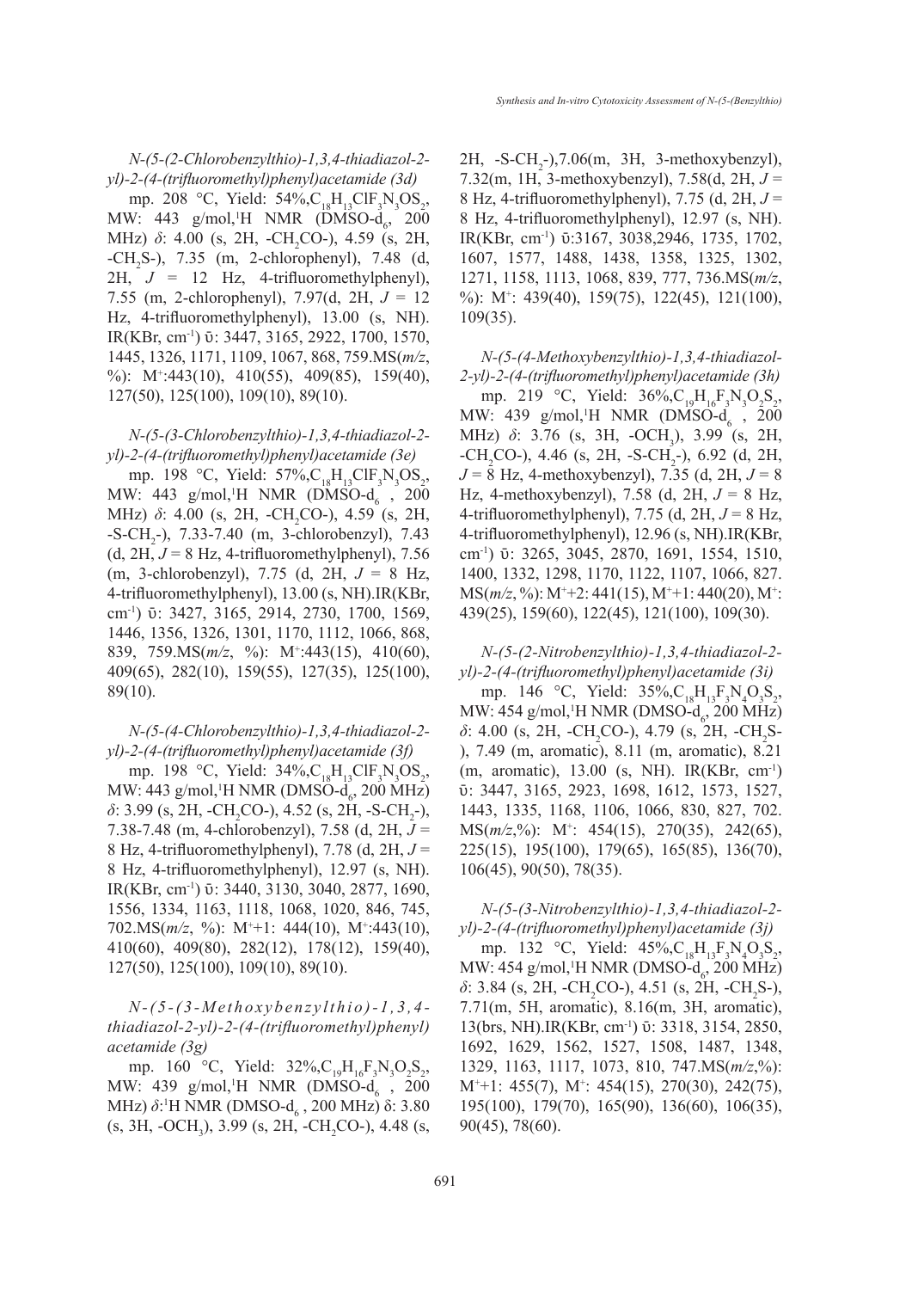*N-(5-(4-Nitrobenzylthio)-1,3,4-thiadiazol-2 yl)-2-(4-(trifluoromethyl)phenyl)acetamide (3k)*

mp. 198 °C, Yield: 54%,  $C_{18}H_{13}F_3N_4O_3S_2$ , MW: 454 g/mol,<sup>1</sup>H NMR (DMSO-d<sub>6</sub>, 200 MHz) *δ*: 3.99  $(s, 2H, -CH_2CO-)$ , 4.66  $(s, 2H, -S-CH_2-)$ , 7.55(m, 2H, aromatic), 7.77(m, 4H, aromatic), 8.25(m, 2H, aromatic), 12.99(brs, NH).IR(KBr, cm-1) ῡ:3265, 3153, 3040, 2912, 2852, 1697, 1554, 1517, 1342, 1323, 1155, 1103, 1064, 1020, 960, 830.MS( $m/z$ ,%): M<sup>+</sup>+1: 455(10), M<sup>+</sup>: 454(10), 270(40), 242(75), 225(40), 195(100), 179(95), 165(85), 136(60), 106(50), 90(50), 78(60).

*N-(5-(Benzylthio)-1,3,4-thiadiazol-2-yl)-2- (4-(trifluoromethyl)phenyl)acetamide (3l)*

mp. 203 °C, Yield:  $47\%, C_{18}H_{14}F_3N_3OS_2$ , MW: 409 g/mol,<sup>1</sup>H NMR (DMSO-d<sub>6</sub>, 200 MHz) *δ*: 3.99 (s, 2H, -CH<sub>2</sub>CO-), 4.52 (s, 2H, -S-CH<sub>2</sub>-), 7.30-7.49 (m, 5H, benzyl), 7.58 (d, 2H, *J* = 8 Hz, 4-trifluoromethylphenyl), 7.75 (d, 2H, *J* = 8 Hz, 4-trifluoromethylphenyl), 12.97 (s, NH).IR(KBr, cm<sup>-1</sup>)  $\overline{v}$ : 3375, 3040, 1701, 1556, 1508, 1323, 1294, 1220, 1159, 1107, 1066, 1020, 827, 700. MS(*m/z*, %): M+ : 410(100), 409(95), 408(95), 159(75), 148(60), 91(75).

## *MTT assay*

Diverse derivatives of 1,3,4-thiadiazole (compounds 3a-3l) were tested for cytotoxic activity at 0.1-250 µg/mL concentration in three human cancer cell lines of PC3 cell (prostate cancer), U87 (gliobalstoma) and MDA (breast cancer). Cells from different cell lines were seeded in 96-well plates at the density of 8000– 10,000 viable cells per well and incubated for 48 h to allow cell attachment.The cells were then incubated for another 48-96 h (depends to cell cycle of each cell line) with various concentrations of compounds 3a-3l. Cells were then washed inPBS, and 20 μL of MTT (3-(4, 5-dimethylthiazol-2-yl)-2,5-diphenyl tetrazolium bromide solution (5 mg/mL) were added to each well. An additional 4 h of incubation at 37°C were done, and then the medium was discarded. Dimethyl sulfoxide (60 μL) was added to each well, and the solution was vigorously mixed to dissolve the purple tetrazolium crystals. The absorbance of each well was measured by plate reader (Anthous 2020; Austria) at a test wavelength of 550 nm against a standard

reference solution at 690 nm. The amount of produced purple formazan is proportional to the number of viable cells (16).

#### **Acknowledgement**

Authors are grateful from research council of Kermanshah University of Medical Sciences for financial support. This article has been deduced from the PharmD thesis of Mr Zaman Hasanvand.

#### **References**

- Bhuva HA, Kini SJ. Synthesis, anticancer activity and (1) docking of some substituted benzothiazoles as tyrosine kinase inhibitors. *J. Mol. Graph. Model.*(2010) 29: 32- 37.
- Albreht T, Mckee M, Alexe DM, Coleman MP, Martin-(2) Moreno JM. Making progress against cancer in Europe in 2008. *Eur. J. cancer* (2008) 44: 1451-56.
- Yang XH, Wen Q, Zhao TT, Sun J, Li X, Xing M, (3) Lu X and Zhu HL. Synthesis, biological evaluation, and molecular docking studies of cinnamic acyl 1,3,4-thiadiazole amide derivatives as novel antitubulin agents. *Bioorg. Med. Chem.* (2012) 20: 1181-1187.
- Sun J, Yang YS, Li W, Zhang YB, Wang XL, Tang (4) JF and Zhu XL. Synthesis, biological evaluation and molecular docking studies of 1,3,4-thiadiazole derivatives containing 1,4-benzodioxan as potential antitumor agents. *Bioorg. Med. Chem. Lett.* (2011) 21: 6116-6121.
- Levitzki A. Protein tyrosine kinase inhibitors as novel (5) therapeutic agents. *Pharmacol. Ther.*(1999) 82: 231-39
- Ferlay J, Autier P, Boniol M, Heanue M, Colombet (6) M and Boyle P. Estimates of the cancer incidence and mortality in Europe in 2006. *Ann. Oncol.* (2007) 18: 581-592.
- (7) Jemal A, Siegel R, Ward E, Murray T, Xu J, Smigal C and Thun MJ. Cancer Statistics, 2006. *Cancer J. Clin.* (2006) 56: 106-130.
- Dalip Kumar, Reddy Vaddula B, Kuei-Hua Chang KH and Shah K. One-pot synthesis and anticancer studies of 2-arylamino-5-aryl-1,3,4-thiadiazoles. *Bioorg. Med. Chem. Lett.* (2011) 21: 2320-2323. (8)
- Farshori NN, Banday RM, Ahmad A, Khan AU and (9) Rauf A. Synthesis, characterization, and in vitro antimicrobial activities of 5-alkenyl/hydroxyalkenyl-2-phenylamine-1,3,4-oxadiazoles and thiadiazoles. *Bioorg. Med. Chem. Lett.* (2010) 20: 1933-1938.
- (10) Matysiak J, Opolski A. Synthesis and antiproliferative activity of *N*-substituted 2-amino-5-(2,4 dihydroxyphenyl)-1,3,4-thiadiazoles. *Bioorg. Med. Chem.* (2006) 14: 4483-4489.
- (11) Yusuf M, Payal Jain P. Synthesis and biological significances of 1,3,4-thiadiazolines and related heterocyclic compounds. *Arab. J. Chem.* (2011) in